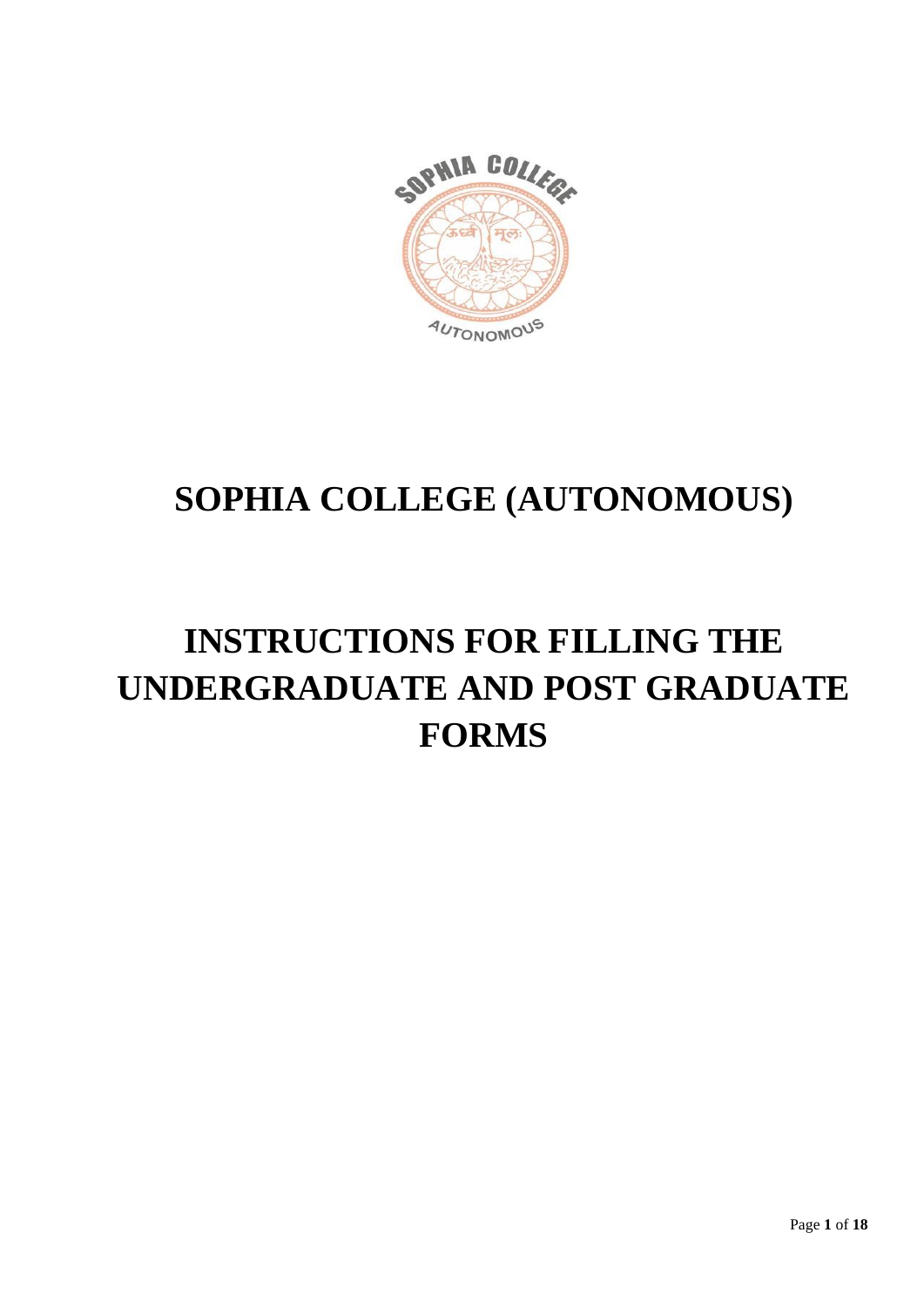

## **SOPHIA COLLEGE (AUTONOMOUS) GUIDELINES ON FORM FILLING FOR APPLICANTS TO THE FIRST YEAR DEGREE PROGRAMMES**

## **TABLE OF CONTENTS**

| <b>TOPIC</b>                                                               | <b>PAGE</b> |
|----------------------------------------------------------------------------|-------------|
| General instructions for all students                                      | 2           |
| Schedule for In-House Students                                             | 5           |
| Additional instructions for students applying for F.Y.B.A.                 | 6           |
| Additional instructions for students applying for F.Y.B.Sc.                | 9           |
| Additional instructions for students applying for F.Y.B.M.M./ B.A.(S.C.J.) | 11          |
| Additional instructions for students applying for F.Y.B.Sc.-I.T.           | 15          |

## **GENERAL INSTRUCTIONS FOR F.Y. REGISTRATION FORM**

## **A. DOCUMENTS REQUIRED**

## **The following documents need to be scanned and soft copies kept ready for the online registration process:**

- 1. University pre-registration form
- 2. Std. X Marksheet: Maximum file size of 200 KB (JPG only)
- 3. Std. XII Marksheet: Maximum file size of 200 KB (JPG only) if you have not received your Std. XII marksheet, a provisional marksheet authorised by the school/college, must be made available till the candidate can submit the original, preferably before fee payment
- 4. Recent (not more than six months old) passport size photograph of the candidate, against a white background; Maximum file size of the photo: 500 KB; file format: JPG only (no other variation will be accepted)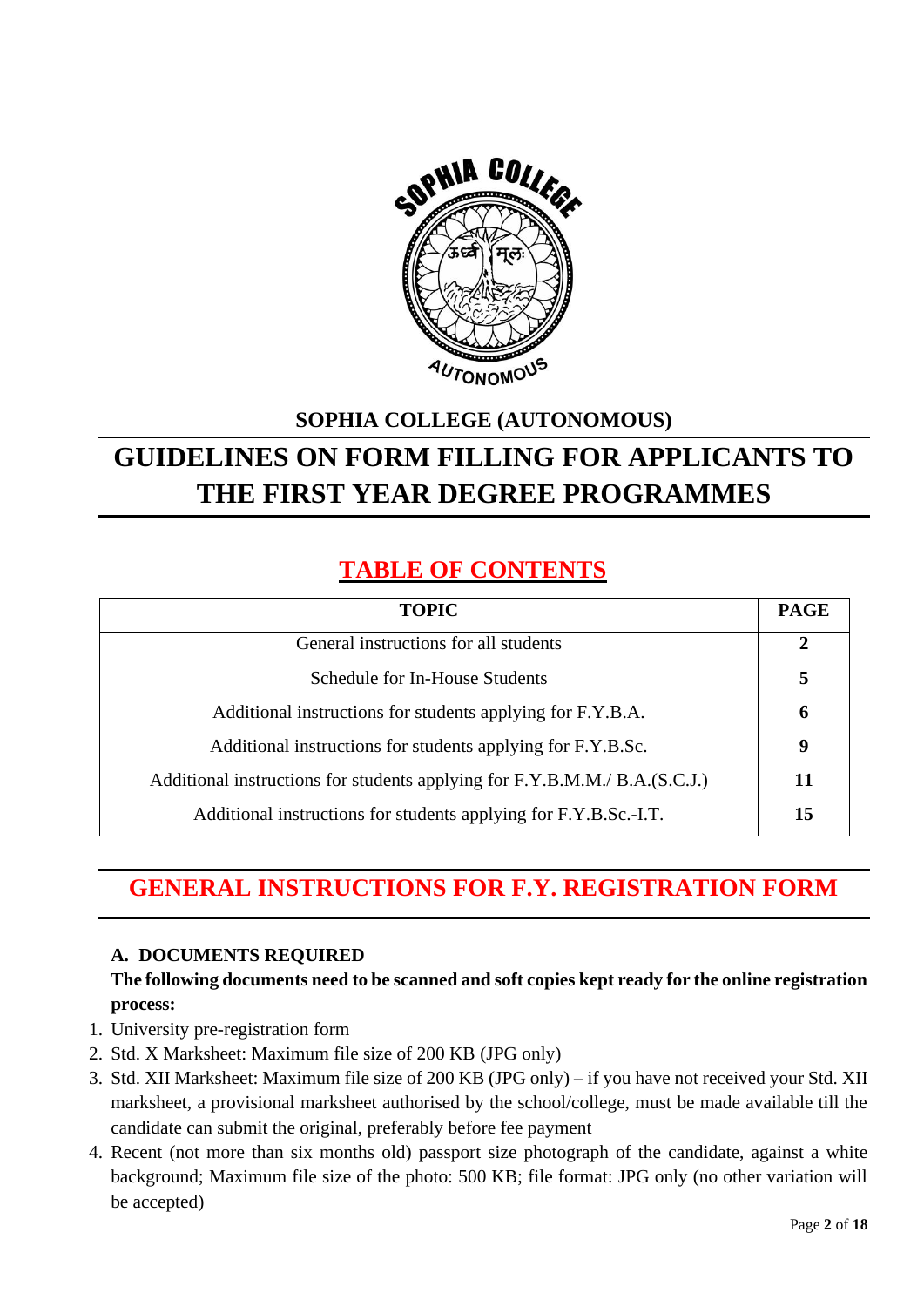- 5. Scanned copy of student applicant's signature; maximum file size: 300 KB (JPG only)
- 6. Scanned copy of any official document as proof of religion for Christian Minority students of any denomination (Roman Catholics, Syrian Christians, Protestants, etc.) – Maximum file size of 200 KB (JPG only)
- 7. Students who have taken a break from their education after their Std XII exams are required to submit a gap certificate (on stamp paper) which can be obtained from a lawyer /notary public – Maximum file size of 200 KB (JPG only)
- 8. Additional documents will be required from the students of other Boards (non-HSC Boards like ISC, CBSE) e.g. Migration Certificate, which is mandatory. These need to be submitted later, within a month of online fee payment. Please ensure that you apply for these documents from your institutes.
- 9. International students (Non-Resident Indians and those holding foreign passports) are required to apply through the University of Mumbai at https://mu.admissiondesk.org/
- 10. Indian students from International Boards are required to submit a Provisional Eligibility Certificate obtained from the University of Mumbai – Maximum file size of 200 KB (JPG only)
- 11. Indian Students residing in India who have appeared for Std XII exams from International Boards are required to submit a Prima Facie Letter issued from the Eligibility Department, University of Mumbai, Kalina.

## **B. REGISTRATION with UNIVERSITY OF MUMBAI**

Please visit **<http://mum.digitaluniversity.ac/>** [a](http://mumoa.digitaluniversity.ac/.%20Enter)nd register yourself through the pre-enrolment process with the University of Mumbai and save the copy of the document which needs to be uploaded on the college form. *(Please copy and paste the aforementioned link in a new browser window to access the site.)*

Please select the following course options listed on the University pre-enrolment site, depending on your choice of stream:

| <b>STREAM</b>                     | <b>COURSE NAME ON THE UNIVERSITY PRE-ENROLMENT SITE</b>                                                                  |
|-----------------------------------|--------------------------------------------------------------------------------------------------------------------------|
| <b>B.A.</b>                       | B.A. (Autonomous) (with Credits) – Regular – CBCS – F.Y.B.A. Sem 1<br>(Faculty of Arts)                                  |
| B.Sc.                             | B. Sc. (Autonomous) (with Credits) – $Regular - CBCS - F.Y. B.Sc.$ (Autonomous)<br>Sem 1 (Faculty of Science)            |
| B.A.(S.C.J.)<br>(formerly B.M.M.) | B.A. Multimedia and Mass Communication (Autonomous) (with Credits) – Regular<br>- CBCS (Sem 1) (Faculty of Arts)         |
| <b>B.Sc.-I.T.</b>                 | B.Sc. (I.T.) (Autonomous) (with Credits) – Regular – CBCS – F.Y. B.Sc. (I.T.)<br>(Autonomous) Sem 1 (Faculty of Science) |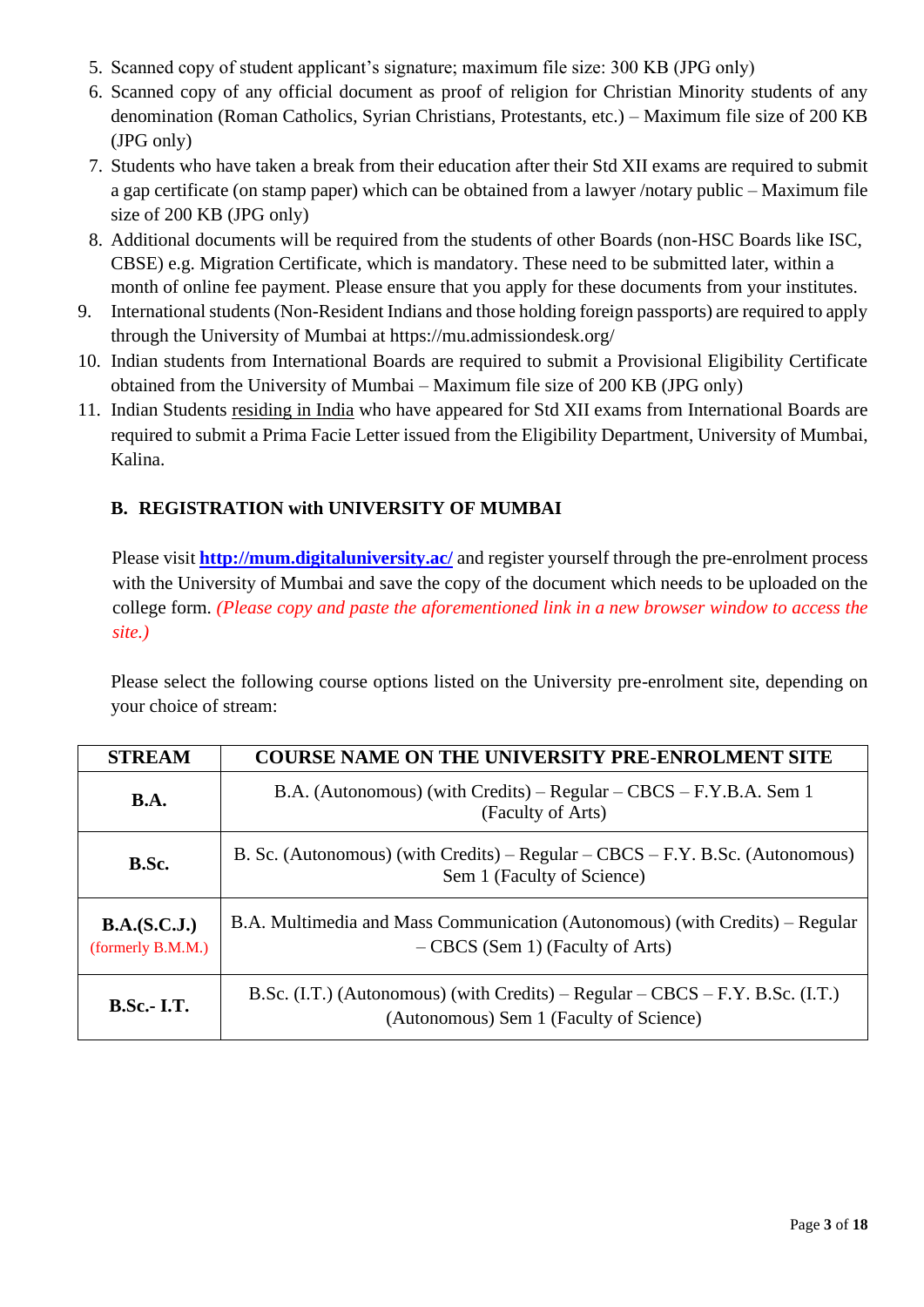## **C. POINTS TO REMEMBER WHILE FILLING THE APPLICATION FORM FOR F.Y. ADMISSION**

• A red asterisk  $(*)$  in any field denotes that it is compulsory for you to provide the information; it cannot be left blank. You cannot move to the next section of the form if you do not provide this information.

## **Personal Details: (Sections 1 and 2)**

- Please enter your Name and Surname exactly as it appears on the Marksheet.
- Guardian's Name can be the same as your parent provided you are staying with him/her. Students residing outside Mumbai must enter the name of a person residing in the city, who will be their local guardian, as and when the college reopens for regular classes.
- Students who do not have a Last Name/Surname please put a dot (.) in that field.
- If you do not have an Aadhaar registration, please type 1,12 times (111111111111111) as your Aadhaar Number.
- **University Pre-Reg. No**. refers to the Application Number mentioned on the top right corner of your University pre-enrolment registration form. Your application cannot be completed or processed without this number.
- **"No. of Attempts of Last Qualifying Exam"** refers to the number of times you have appeared for the Std XII examinations.
- **"In-house"** refers to whether you have completed your junior college education at Sophia College.

## **Education:**

- The data of Stds. X and XII have to be entered in section 3 marked "Education". Click on the **"Add"** tab after entering each set of details on the page.
- Enter subjects in the order that they appear on your marksheet. Please enter ALL the subjects listed in your marksheets, in section 8 marked **"Course Question".** After all the data has been entered, if there is any field left blank, please enter 'NA'.
- Type the complete name of each subject in this section. Please do not use acronyms (short forms).
	- In case of any technical problems, please send an e-mail to: **[admission2022@sophiacollege.edu.in](mailto:admission2022@sophiacollege.edu.in) with the Subject Line: FY ADMISSION**
	- *Sophia College (Autonomous) reserves the right to reject any application for providing incomplete and/or incorrect information.*

## **For any specific stream-related enquiries, please contact the concerned authorities at the appropriate email ID listed below:**

| F.Y.B.A.                              | <b>Aided Course</b>     | fyba.admission@sophiacollege.edu.in    |
|---------------------------------------|-------------------------|----------------------------------------|
| F.Y.B.Sc.                             | <b>Aided Course</b>     | fybsc.admission@sophiacollege.edu.in   |
| F.Y.B.Sc.I.T.                         | Self-Financed<br>Course | fybscit.admission@sophiacollege.edu.in |
| F.Y.B.A.(S.C.J.)<br>(formerly B.M.M.) | Self-Financed<br>Course | fybascj.admission@sophiacollege.edu.in |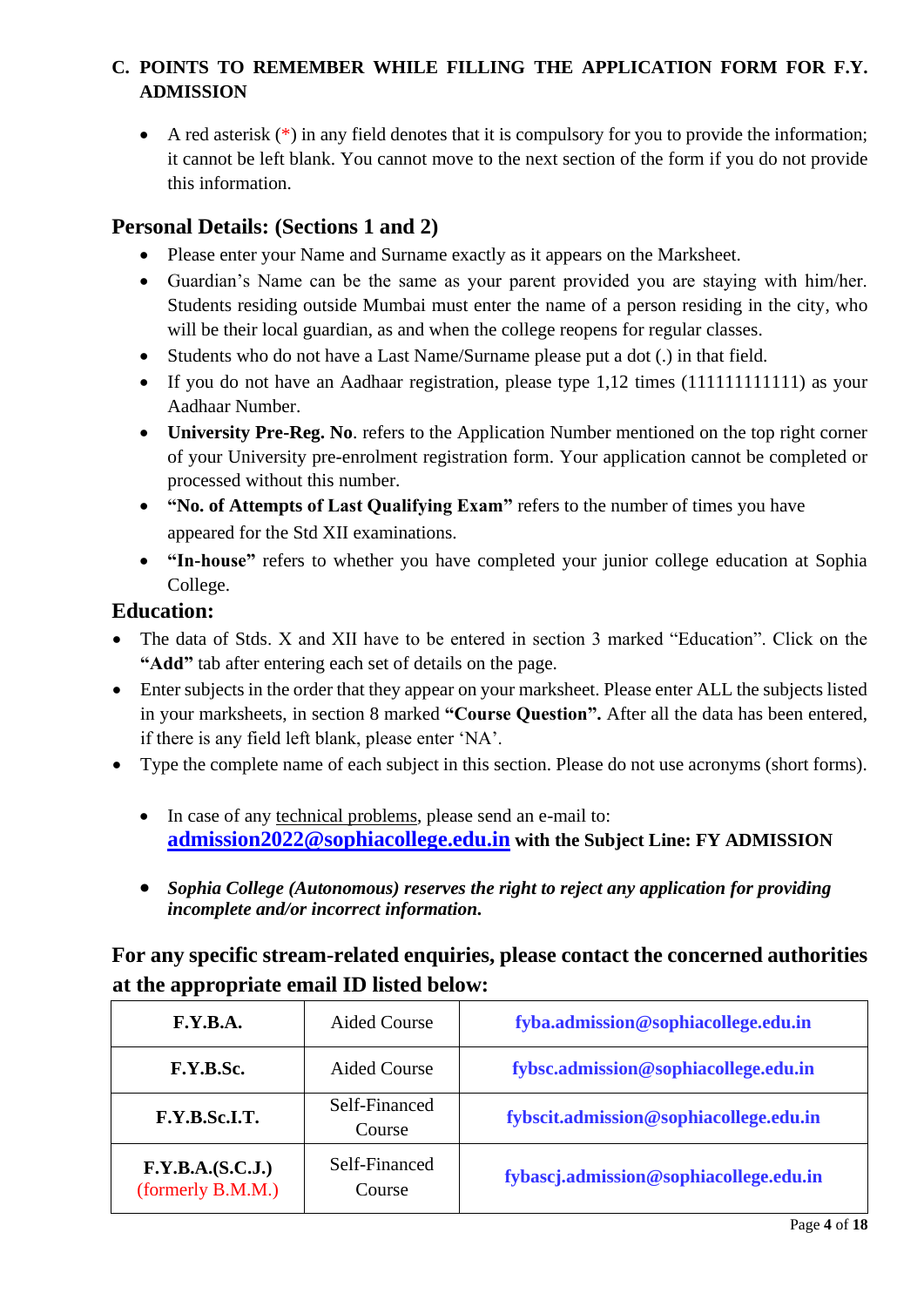## **SCHEDULE FOR IN-HOUSE STUDENTS**

THIS SECTION IS FOR STUDENTS WHO HAVE COMPLETED THEIR XIIth (S.Y.J.C.) FROM SOPHIA COLLEGE

| <b>DATE</b>                                                               | <b>PROCESS</b>                                                                                     |
|---------------------------------------------------------------------------|----------------------------------------------------------------------------------------------------|
| 9 <sup>th</sup> June, $2022 - 20$ <sup>th</sup> June 2022 (up to 1:00 pm) | <b>Online Submission of Sophia College Admission</b><br>Form                                       |
| $9th$ June, 2022 – 20 <sup>th</sup> June 2022 (up to 1:00 pm)             | University Pre-Registration / Pre-Admission Online<br>Enrolment (http://mum.digitaluniversity.ac/) |
| $10^{th}$ June – $20^{th}$ June, 2022 (up to 1:00 pm)                     | In-house Admission to be Completed                                                                 |

## **SCHEDULE FOR ALL OTHER STUDENTS**

**To be posted when officially announced by the University of Mumbai**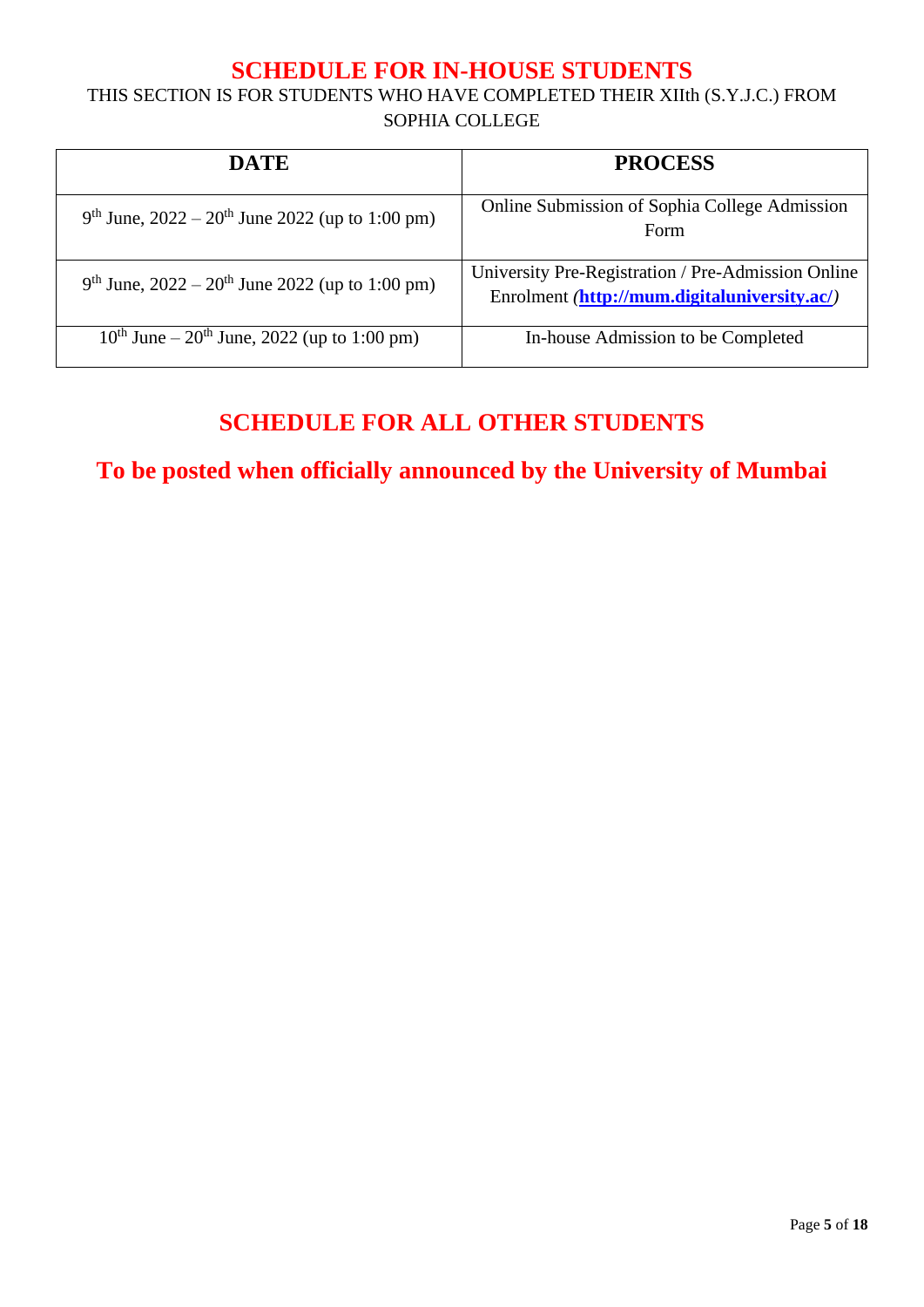## **ADDITIONAL INFORMATION FOR STUDENTS APPLYING FOR F.Y.B.A.**

## **THERE IS NO ENTRANCE TEST FOR F.Y.B.A.**

- $\checkmark$  Students may choose subjects that they have not studied earlier.
- $\checkmark$  Students who have cleared HSC (Maharashtra Board) from the junior college of Sophia College (Autonomous) in 2022 will get admission in Senior College **provided they submit their online forms in the stipulated time period given for "In-house" students**, **but will need to come for subject counselling for getting their subject preferences**.
- $\checkmark$  Students who have taken Commerce or Science in the 12<sup>th</sup> Std. may also apply for B.A.

## **UNIVERSITY OF MUMBAI PRE-REGISTRATION FORM**

When filling out the University of Mumbai pre-registration form, please choose the following option to register for the B.A. programme at Sophia College (Autonomous):

**"B.A. (Autonomous) (with Credits) – Regular – CBCS (Sem 1) (Faculty of Arts)"**

## **F.Y.B.A. SUBJECT CHOICE | Section 9 of the Form (SUBJECT)**

You will have a total of **SIX PAPERS** in F.Y.B.A:

**Paper 1:** Foundation Course, and **Paper 2:** Communication Skills, are compulsory.

**Paper 3** is a Compulsory Language. Our college offers a choice between Hindi and French. Students with learning disabilities and who have not studied Hindi or French either in Std X or XII may choose a paper titled 'Elements of Archaeology' which has been designed for them.

**Please Note:** Candidates are required to cite 3 preferences. In each preference, the subject combination should be different. Each preference should indicate your  $1<sup>st</sup>$ ,  $2<sup>nd</sup>$  and  $3<sup>rd</sup>$  preference subjects in each of the three listed Groups.

#### **Example:**

**Preference 1 –** Psychology, Philosophy, Sociology

- **X Preference 2 –** Psychology, Philosophy, English Ancillary
- ✓ **Preference 2–** Statistics Theory, Economics, English Ancillary

Click on **'Add'** and please check the subject combinations before proceeding to the next section. **Please note: Students may not choose the same subject for all three options.** 

## **How to choose your subject:**

## **I. COMPULSORY LANGUAGE**

- a. **Hindi:** if you have studied it in Std X and Std XII
- b. **French:** if you have studied it in Std X and Std XII and have an excellent grasp of the language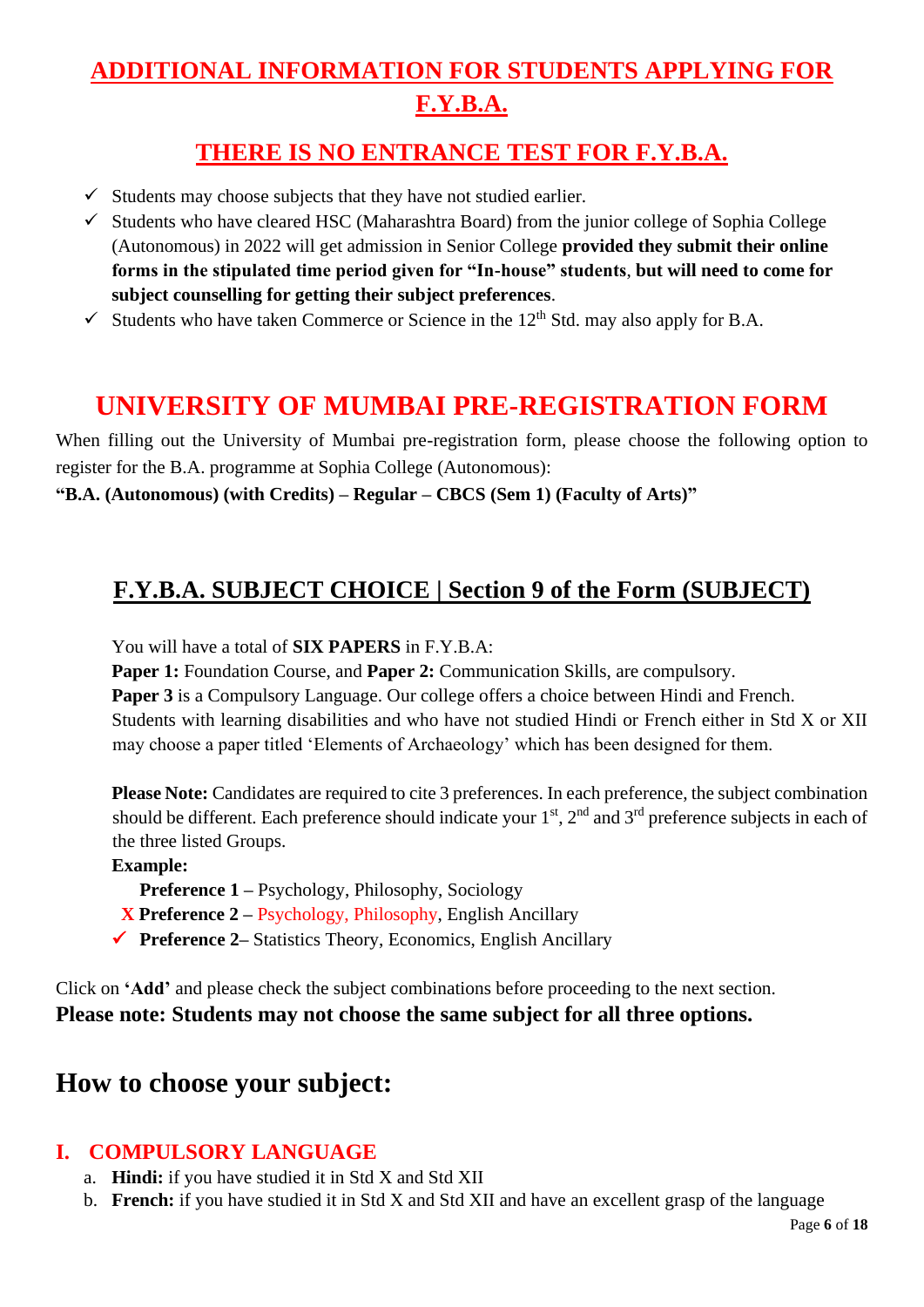c. **Elements of Archaeology:** if you have not studied either Hindi/French or are a student with Learning Disability [This paper is taught by the Department of History]. This subject option is not open to those who do not fulfil the criteria given for this subject option.

**The allotment of the compulsory language to candidates may be revised at the time of Subject Choice Counselling by the Staff of the Arts Faculty based on the documents provided by the student.** 

## **II. GROUP A:**

#### **Group A Options:**

- Psychology
- Statistics Theory
- Political Science
- Education

Please **choose** only **one subject option**. Please choose a different one for the 2<sup>nd</sup> preference and the 3<sup>rd</sup> preference respectively. Please check our website for the syllabi of these subjects.

You may look at the syllabi of the subjects that have been posted on our website (Departments > Senior College > [Concerned Department]) and select subject options based on your academic strengths.

**Eg:** Departments > Senior College > Psychology > Syllabi

**Please note:** Statistics Theory is only offered for two years (FYBA and SYBA). **Please note:** Political Science and Education are only offered as a Double Major (3 papers) in TYBA.

## **III. GROUP B**

#### **Group B Subject Options:**

- History
- Philosophy
- Economics

Please **choose** only **one**. Please choose a different one for the 2<sup>nd</sup> preference and the 3<sup>rd</sup> preference respectively. Please check our website for the syllabi of these subjects.

**Please note:** each of these can be chosen as a Single Major (6 papers) in TYBA.

## **IV. GROUP C**

#### **Group C Subject Options:**

- Sociology
- Hindi Ancillary (Literature)
- English Ancillary (Literature)

Please **choose** only **one**. Please choose a different one for the 2<sup>nd</sup> preference and the 3<sup>rd</sup> preference respectively. Please check our website for the syllabi of these subjects.

**Please note:** each of these can be chosen as a Single Major (6 papers) in TYBA.

#### **Subject allotment depends on department capacities and other criteria laid down by departments.**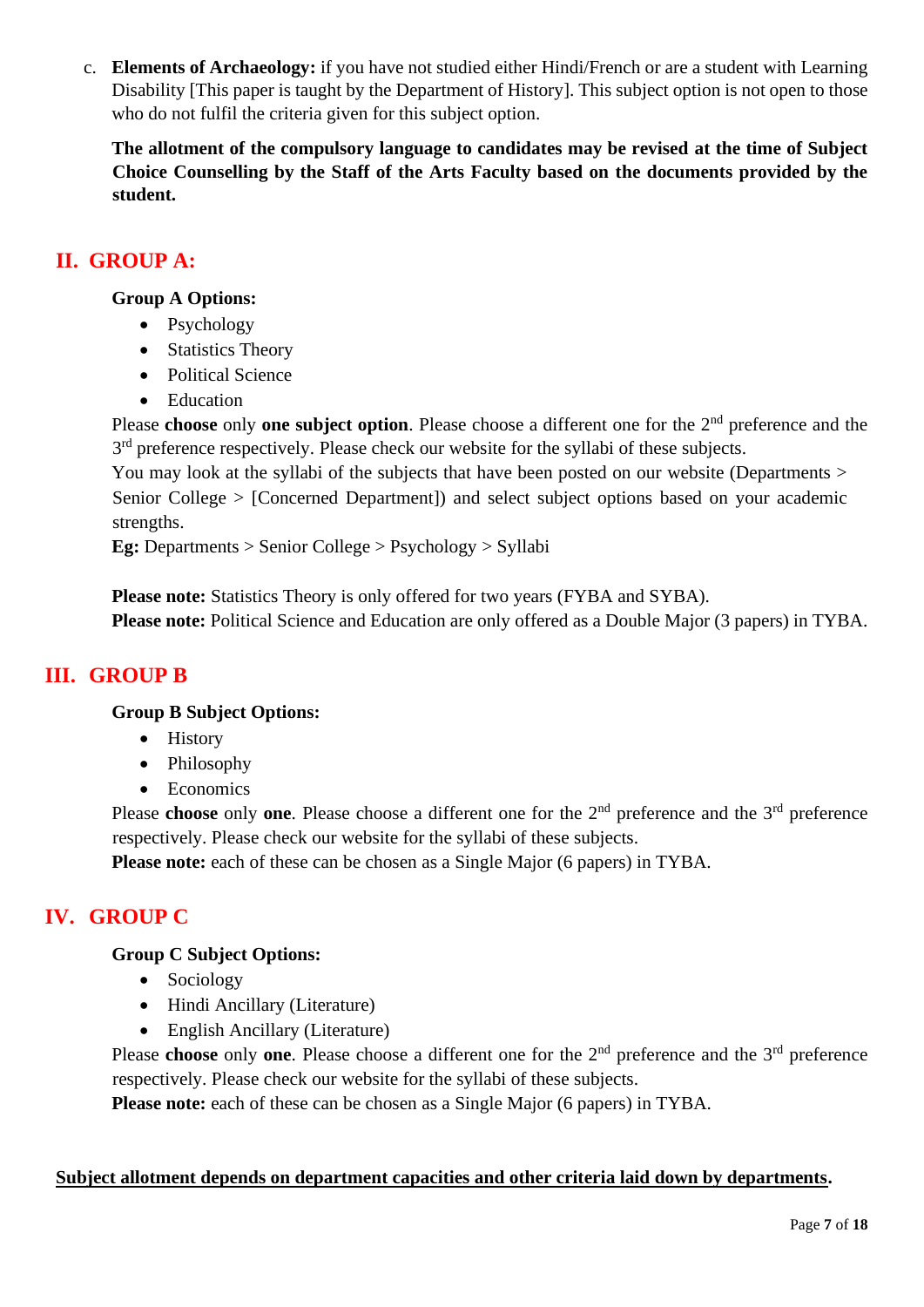## **NOTE:**

- **The three subjects you choose will continue in the Second Year.**
- **In the Third Year you may opt for a Double Major (combination of two subjects i.e., 3 papers per subject) or opt for a Single Major only one subject (i.e., 6 papers in one subject alone).**

#### **GRANTING OF SUBJECTS FOR: Compulsory Language; Groups A, B and C respectively.**

## **IT IS MANDATORY TO COME TO THE COLLEGE FOR COUNSELLING AND FINALISATION OF SUBJECTS AFTER YOUR NAME APPEARS ON THE MERIT LIST**

**It is advisable for the student to come in person for the counselling and not send a family member etc. unless there is a serious reason to do so.** 

**The Schedule for Counselling of In-house students will be put up on the website with the First Merit List.**

Please bring:

- 1. A hard copy of your B.A. Admission Form
- 2. A hard copy of your University Pre-Registration Form
- 3. Original  $12<sup>th</sup>$  Board Exam marksheet that you will submit to the college
- 4. Migration Certificate for all who have cleared Boards other than HSC (Maharashtra)

A Staff Member of the Arts Faculty will discuss with each student the subject options that she may avail of. These options will be based on cut-offs given by the department, the overall percentage, marks in individual subjects and possible career options.

Each student will get a receipt for submission of the Original Marksheet and it will list the subjects granted to her.

Only students who submit their original marksheet will be permitted to pay their fees be assured of confirmation of the subjects that have been granted and complete the admission process by paying the fees.

Fee payment is online only.

In-house students will compete with students in the general category, if they do NOT:

- $\checkmark$  come in person to the college for Subject Choice Finalisation AND
- $\checkmark$  submit the original 12<sup>th</sup> Std. Marksheet AND
- $\checkmark$  pay the fees on the scheduled date.

In case of any queries related to subject choice or non-technical issues with regard to the B.A. programme, please send an e-mail to: **fyba.admission@sophiacollege.edu.in with the Subject Line: FY22 ADMISSION**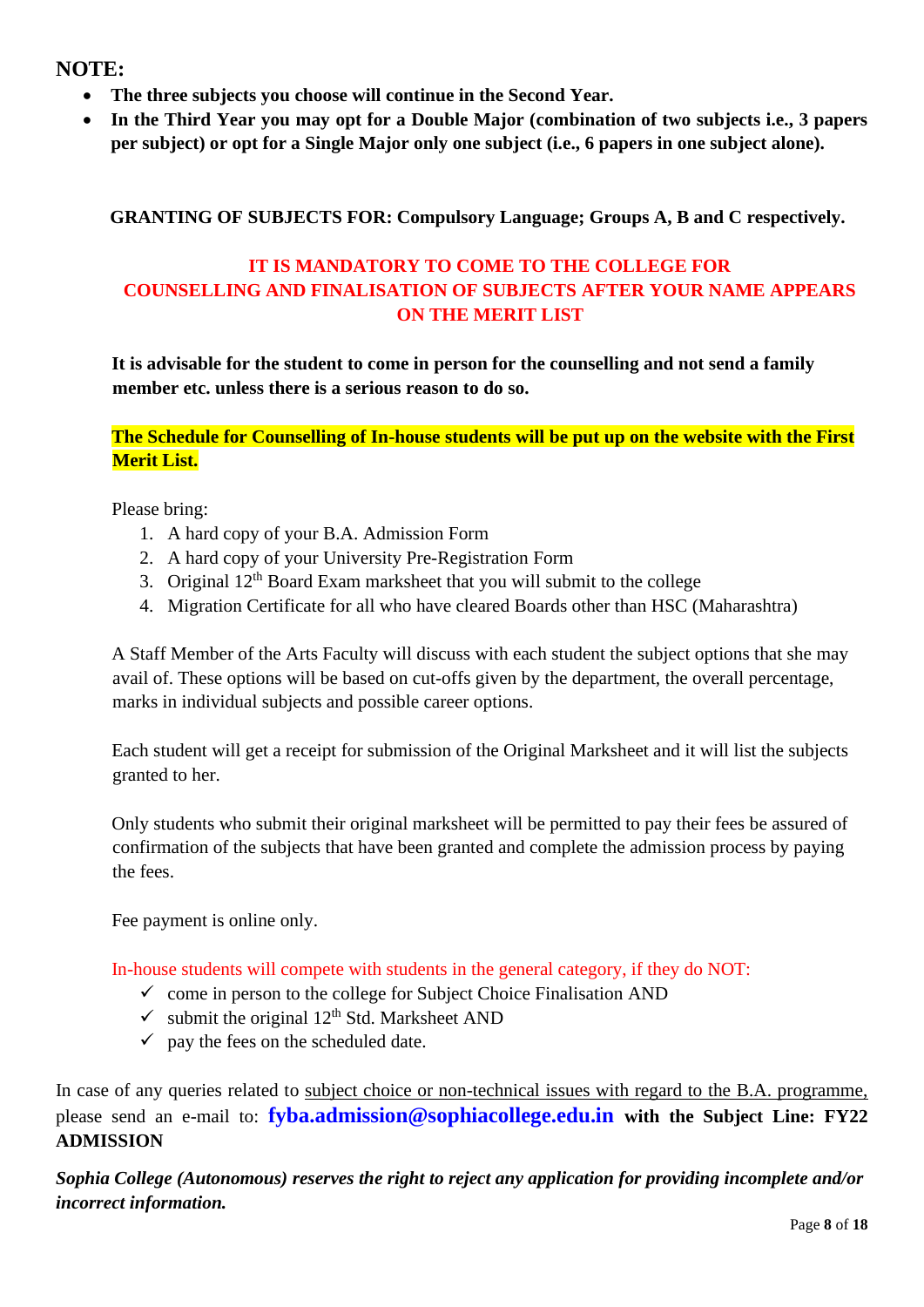## **ADDITIONAL INFORMATION FOR STUDENTS APPLYING FOR F.Y.B.Sc.**

## **THERE IS NO ENTRANCE TEST FOR F.Y.B.Sc.**

Students who have cleared class  $12<sup>th</sup>$  examination are eligible to apply

## **UNIVERSITY OF MUMBAI PRE-REGISTRATION FORM**

While filling out the University of Mumbai pre-registration form, please choose the following option to register for the B.Sc. programme at Sophia College (Autonomous):

**"B.Sc. (Autonomous) (with Credits) – Regular – CBCS - F.Y. B.Sc. (Autonomous) Sem 1 (Faculty of Science)"**

#### **SELECTION of SUBJECT COMBINATIONS-**

You can graduate with a B. Sc degree from Sophia College (Autonomous) in the following subjects (in T. Y. B. Sc.):

- 1. BSc in Chemistry
- 2. BSc in Life Sciences
- 3. BSc in Microbiology

Different combinations chosen in F.Y.B.Sc may lead to the same available options in S. Y. B. Sc and hence it is important to look at the subjects you will be able to opt for in T.Y.B.Sc and work backwards to choose the appropriate preference in F.Y.B.Sc.

At the **F. Y. B. Sc. level** the Sophia College science stream (B.Sc.) offers **6 different subject combination choices.** You have to select **any three of these** options in the **order of your preference** at the time of filling the application form. The infographic below describes the progression of different subject combinations selected at the F. Y. B. Sc. level to the T. Y. B. Sc level.

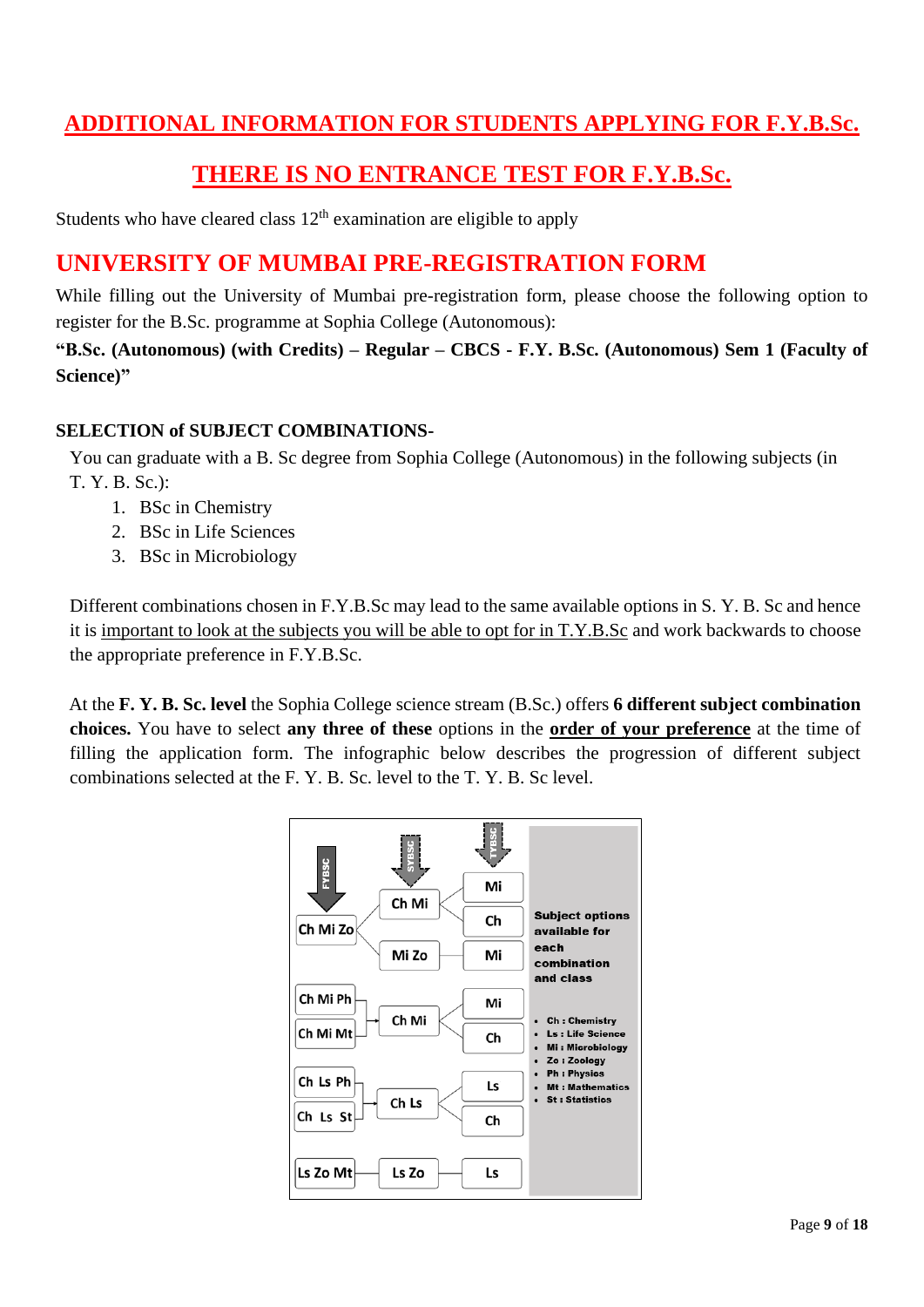#### **Please note:**

- **i.** It is **mandatory** to fill **three** different **preferences (subject combinations)** in the admission form.
- **ii.** It is advisable to come to college for counselling and finalisation of the subjects.

### **The Schedule for Counselling of students will be displayed on the website on 12th June 2022 at 8.00 pm**

A staff member of the Science faculty will discuss with each student the subject options that she may avail of depending on the percentage of marks and possible career options.

Please bring:

- 5. A printed copy of your FYBSc Admission Form
- 6. A printed copy of your University Pre-Registration Form
- 7. Original 12th Board Exam marksheet that you will submit to the college
- 8. Migration Certificate for all who have cleared Boards other than HSC (Maharashtra)

Each student will get a receipt for submission of the Original marksheet and it will list the subjects granted to her. Students who submit their original marksheets and pay the fees will be assured of admission.

Fee payment is online only.

In-house students will compete with students in the general category, if they fail to confirm their admission when the first merit list is displayed

#### **For any F.Y.B.Sc. admission- or subject- related query you may:**

- 1. Visit college between 9 am and 1 pm, on any working day from Saturday,  $11<sup>th</sup>$  June 2022 to Monday, 20th June 2022.
- 2. Email **[fybsc.admission@sophiacollege.edu.in](mailto:fybsc.admission@sophiacollege.edu.in) with the Subject Line: FY ADMISSION**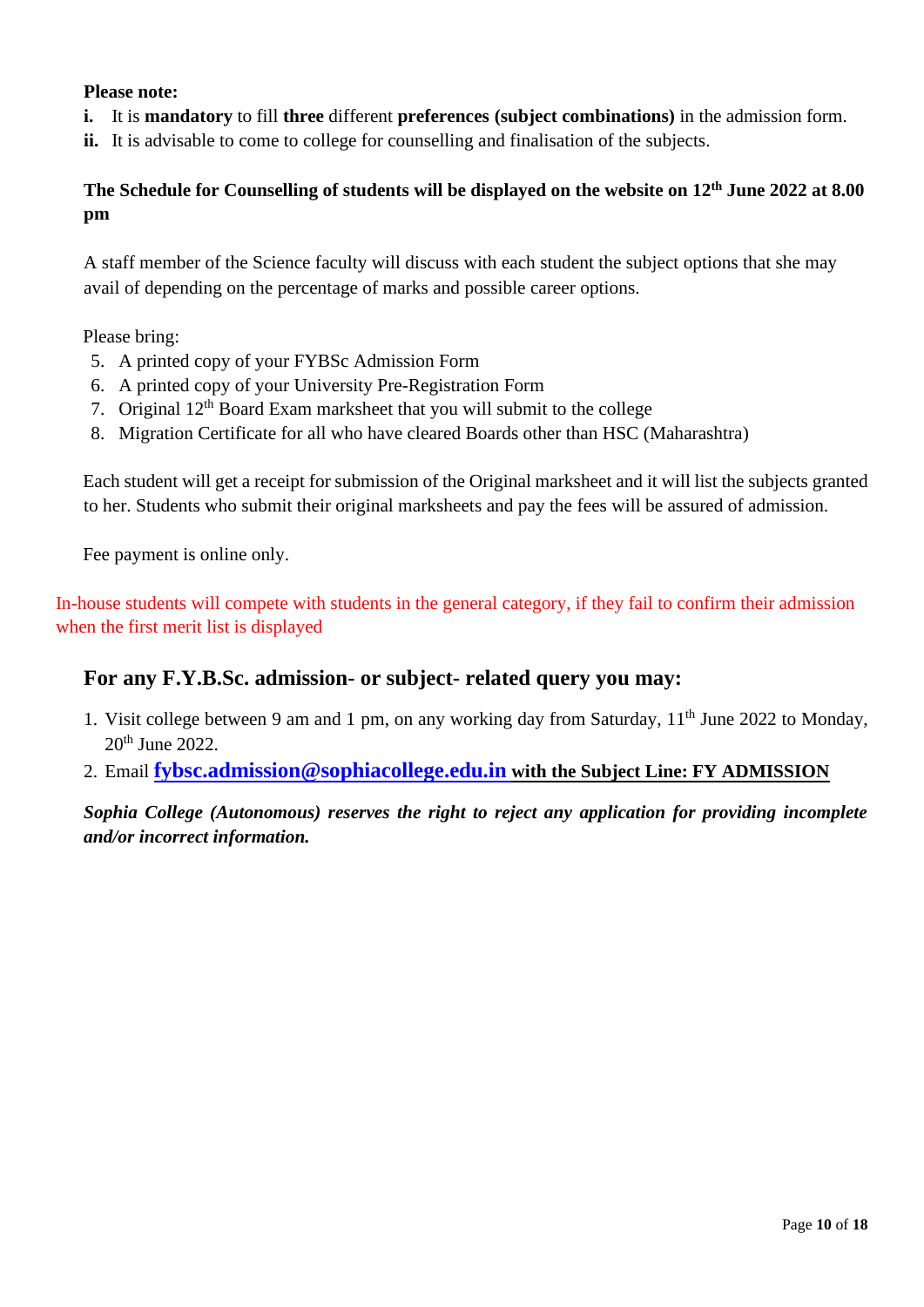## **ADDITIONAL INFORMATION FOR STUDENTS APPLYING FOR F.Y.B.M.M. / F.Y.B.A.(S.C.J.)**

## **F.Y.B.A. (Strategic Communication and Journalism)**

**Formerly known as the Bachelor of Mass Media (B.M.M.) Programme**

**ONLY CANDIDATES WHO APPEAR FOR THE BA(SCJ) ENTRANCE EXAMINATION ARE ELIGIBLE FOR ADMISSION TO THE BA(SCJ) PROGRAMME.**

## **INFORMATION ON THE B.A.(S.C.J.) PROGRAMME:**

- As of the batch of the academic year 2020-21, the B.M.M. programme at Sophia College (Autonomous), operates under the new nomenclature, **Bachelor of Arts (Strategic Communication and Journalism) or B.A.(S.C.J.)**.
- Students who graduate from this programme will be awarded a B.A.(S.C.J.) degree from the University of Mumbai.
- The syllabi are listed on the College website (Departments > Senior College > Mass Media > Syllabi).
- The course titles for Semesters V and VI of the new B.A.(S.C.J.) programme can also be accessed in the same section.
- The papers taught in Semesters I, II, III and IV are mandatory.
- In the final year of the programme (Semesters V and VI), the students will have to choose between a specialisation in **Strategic Communication#** and **Journalism**. All the papers taught in each specialisation are mandatory.

**# Strategic Communication**, as we approach it in the Mass Media department of Sophia College (Autonomous), is any form of management and marketing communication which spans a range of persuasive and goal-oriented messaging across multiple media platforms, channels and activities including: Advertising, Branding, Media Planning, Corporate Communications and Public Relations, Advocacy, Social, Political and Health Communication, Digital and Social Media Marketing. It is driven by an understanding of an organisation's key communication goals, comprehensive market research, an analysis of audience, and a purposive, clear message strategy.

## **INFORMATION FOR CANDIDATES WHO HAVE MISSED THE BA(SCJ) ENTRANCE EXAMINATION:**

Applicants to the BMM / BA(SCJ) programme who have missed appearing for the Entrance Examination must please go ahead and fill out the University Pre-Registration Form and the Sophia College BA(SCJ) application form without delay, and read the following details to register to appear for the [late] examination later in the month.

- The Entrance Examination for the BMM / BA(SCJ) Programme is scheduled to be held once again for late applicants later this month. The date and time will be sent to students who fill out the registration form for the exam.
- Candidates who have already successfully completed the entrance examination will NOT be allowed to appear for the late exam.
- This examination will be conducted online, so candidates can appear for the exam remotely.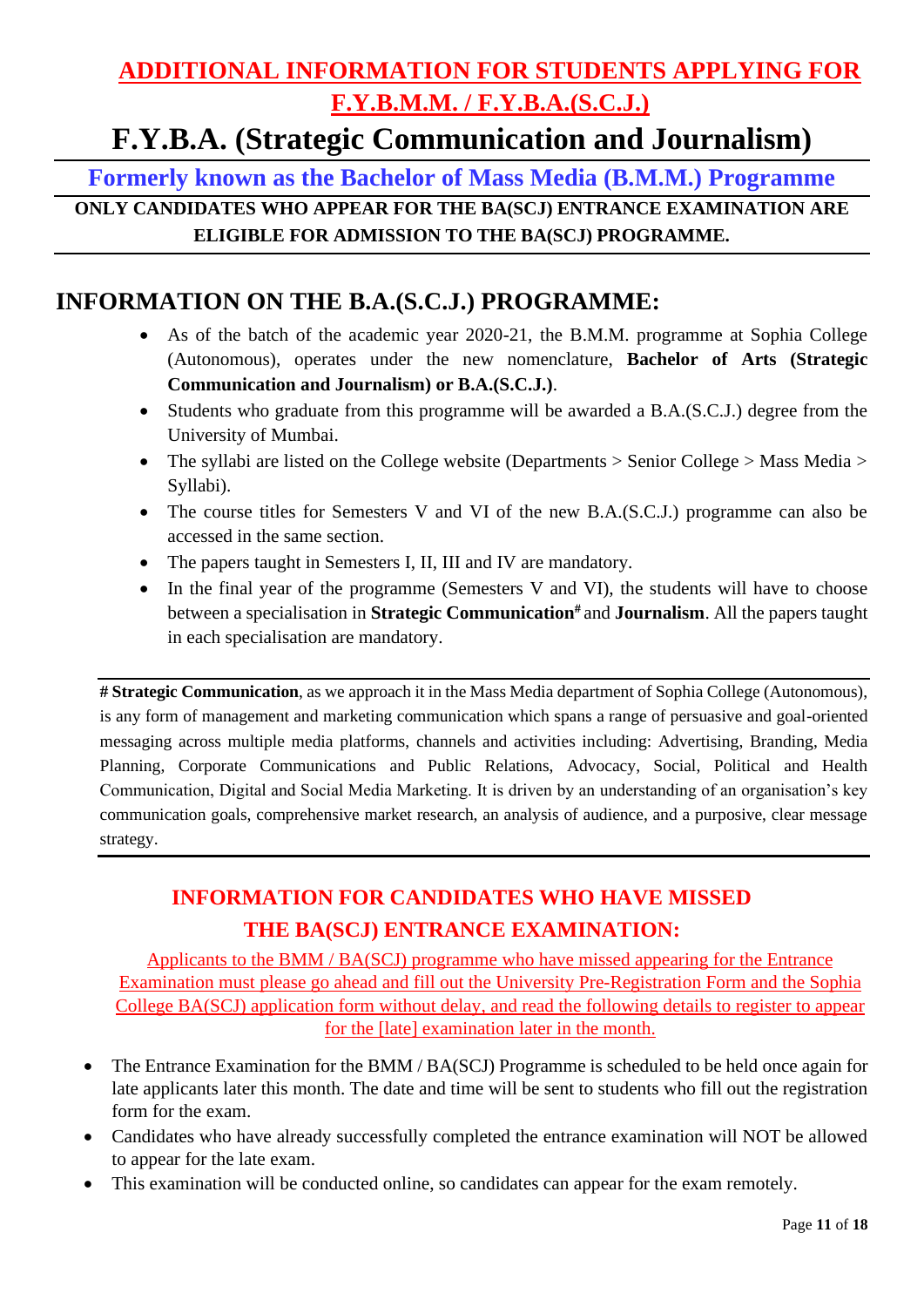- The duration of the exam will be 120 minutes (2 hours).
- The examination will be in an MCQ (Multiple Choice Questions) format. Each question will be for one mark and will contain four options, out of which the candidate must choose one.
- The examination will be out of 100 marks.
- There will be no negative marking in the examination.
- The examination will be conducted in English.
- There will be NO personal interview as part of the admission process to the BMM / BA(SCJ) programme.
- Candidates who do not appear for the entrance examination will not be eligible for admission to the BA(SCJ) programme, even if they complete the formal application process.

#### **COMPONENTS OF THE ENTRANCE EXAMINATION:**

The entrance examination will have four key components:

#### **A. Reading Comprehension and Language Skills: (40 marks)**

- o This will require the candidate to read given passages and answer questions on the basis of those passages. This exercise is meant to test the candidate's reading and interpretive abilities, and basic communication skills in English.
- o The questions will also test the candidate's understanding of grammar, punctuation and idiomatic phrases in English.

#### **B. Current Affairs and Media Awareness: (50 marks)**

- o This section will assess the candidate's familiarity with general knowledge and current affairs, and her ability to keep track of the news, both domestic and international.
- o It will also test the candidate's basic awareness of media-related communication and information in the realm of advertising, branding, cinema, music and popular culture.

#### **C. Logical Reasoning: (10 marks)**

o As the name suggests, this component will comprise questions that test the candidate's problem-solving skills, and to assess her logical aptitude.

Candidates will be given a specific time window within which to complete each of the components.

#### **REGISTRATION PROCESS FOR THE [LATE] ENTRANCE EXAMINATION:**

#### **Before filling out the registration form, the candidate must make a registration fee payment to the following bank details:**

**Name of the Account:** SHEWI CO CURRICULAR FACILITIES ACCOUNT **Bank Account Number:** 417613426 **Account Type:** SAVINGS **Name of the Bank:** INDIAN BANK **Branch:** CUMBALA HILL **IFSC CODE:** IDIB000C036

#### **ENTRANCE EXAM REGISTRATION FEE AMOUNT:** Rs. 1,500/-

Payments can be made by NEFT transfer or using any UPI platform.

#### Page **12** of **18**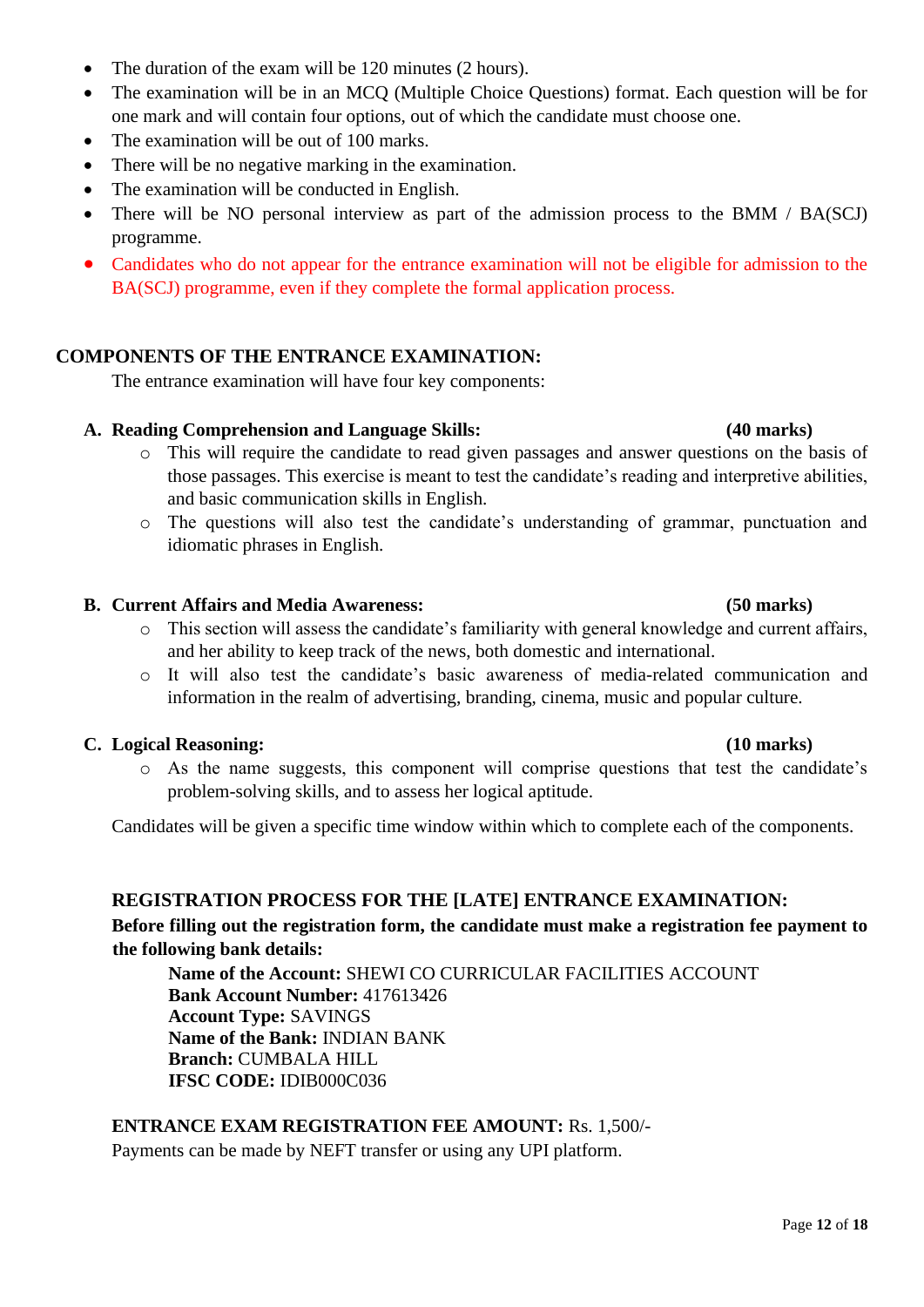The candidate must click on the following link and fill out and submit the registration form in order to be eligible to appear for the Entrance Examination: **<https://forms.gle/2Z3ArySNVGuHQGM58>**

If the candidate completes only one part of the process (i.e., fee payment) and does not fill up and submit the registration form, she is NOT eligible to appear for the entrance examination.

### **The candidate must ensure that the following documents are uploaded on the form for the entrance exam:**

- 1. A clearly scanned passport-sized photograph of the candidate in colour (maximum file size: 400 KB)
- 2. A screenshot of the payment transaction that contains the date of the transaction, the mode of money transfer, and the Transaction Reference ID

## **WEIGHTAGE OF MARKS FROM THE ENTRANCE EXAMINATION IN ADMISSION TO THE PROGRAMME:**

Admission to the programme will be based on a weighted average of the marks obtained in the entrance examination, and the marks obtained by the candidate in the Std. XII examination (HSC, ISC, CBSE, IB, Cambridge Board or any other State Board that is recognised by the University of Mumbai as eligible for application and admission to its undergraduate programmes).

### **The weightage of marks will be as follows:**

- The student's Std. XII examination marks: **60%**
- The student's score in the entrance examination: **40%**

## **UNIVERSITY OF MUMBAI PRE-REGISTRATION FORM**

When filling out the University of Mumbai pre-registration form, please choose the following option to register for the B.A.(S.C.J.) programme at Sophia College (Autonomous):

**"B.A. Multimedia and Mass Communication (Autonomous) (with Credits) – Regular – CBCS (Sem 1) (Faculty of Arts)"**

## **F.Y.B.M.M./ B.A.(S.C.J.) ADMISSION FORM**

## **POINTS TO REMEMBER WHEN FILLING OUT SECTIONS 1 AND 2 OF THE FORM:**

- 1. **"No. of Attempts of Last Qualifying Exam"** refers to the number of times you have appeared for the Std XII examinations.
- 2. **"In-house"** refers to whether you have completed your junior college education at Sophia College. (The B.A.(S.C.J.) programme does not give any preference to in-house students.)
- 3. **University Pre-Reg. No.** refers to the Application Number mentioned on the top right corner of your University pre-enrolment registration form. Your application cannot be completed or processed without this number.

## **POINTS TO REMEMBER WHEN FILLING SECTIONS 3 TO 9 OF THE FORM:**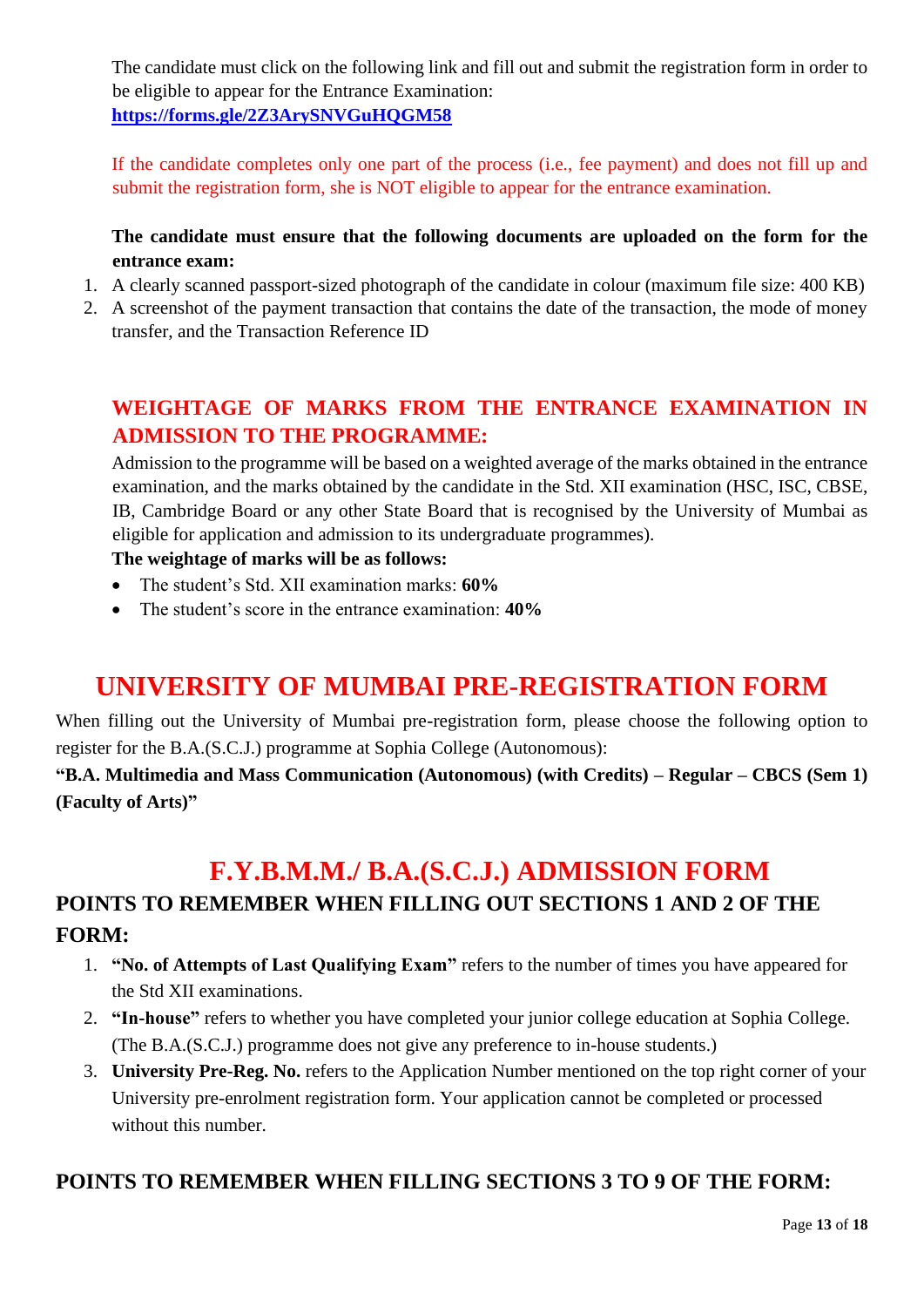- 1. If you seek admission into the B.M.M. / B.A.(S.C.J.) programme, please choose the "B.A.(S.C.J.) Sem I" option listed in the "**Course Selection"** section (No 5).
- 2. It is mandatory to enter the marks of the subjects you have appeared for in for the Std XII Board Exams in the menu that appears in the **"Course Question"** Section. Please ensure that you list out all the subjects as they appear on your marksheet. Please do not use shortcuts when entering your subject names. After all the data has been entered, if there is any field left blank, please enter 'NA'.
- 3. In the **"Subject Details"** section (No 9), please choose "F.Y.B.A.(S.C.J.)" under "Group Preferences" and click on the "Add" tab.
- 4. Owing to the rigorous nature of the course, we typically give preference to candidates who list core subjects that are central to their academic stream in Std. XII (Arts, Science, Commerce).
- 5. Candidates who list Vocational Arts subjects like Child Development, Book-Keeping and Accountancy, Accounting and Office Management, Banking, Tourism and Hospitality, etc. will not be considered for the programme.
- 6. Candidates who apply from the ISC and CBSE Boards must list ALL their subjects and corresponding marks.
- 7. Candidates applying from the International Baccalaureate Board, should choose the option "IB" in the field "Last Exam Name" and enter the scores of all six subjects attempted and cleared in their Std. XII examination.
- 8. When giving candidates from the ISC, CBSE and IB Boards the benefit of the best four or five marks in calculating total percentage, non-academic subjects like Physical Education, Art, Painting, Music, Dance, etc. will NOT be considered. Only core Arts, Science, and Commerce subjects will be taken into account, and this may lead to a difference between the marks on the candidate's Std. XII marksheet, and our final calculations. This calculation will be done internally by our administrative office, and cannot be determined by the candidate.

## **CONTACT INFORMATION:**

• In case of any technical problems when filling the form, please send an e-mail to: **fybascj.admission@sophiacollege.edu.in with the Subject Line: FY22 ADMISSION**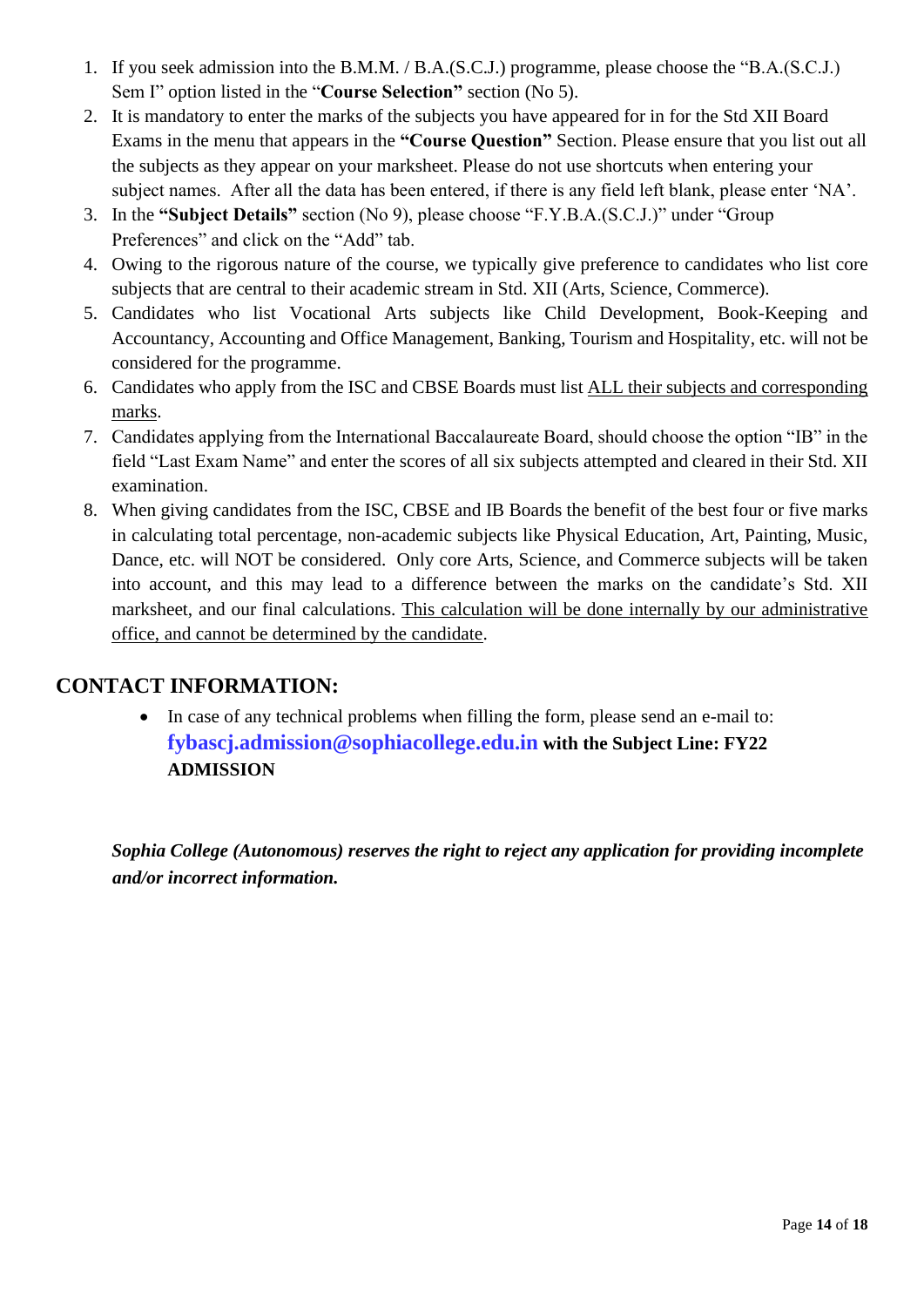## **ADDITIONAL INFORMATION FOR STUDENTS APPLYING FOR F.Y.B.Sc.-I.T.**

A Bachelor of Science in Information Technology comprises a detailed study in the field of software development, software testing and computer systems.

The BSc(IT) course will equip students with the technical skills and knowledge they need to succeed in this profession. It covers a broad spectrum of hardware and software solutions that enable organisations to gather, organise, and analyse data that helps them to achieve their goals.

We also organise industrial visits, seminars, workshops and add-on courses. We also have wellequipped laboratories with high configuration computers. After successful completion of this course, with the help of campus recruitment placement drives, many of our students have been placed into various IT companies like TCS, Infosys, Wipro, L&T, J.P. Morgan to name a few.

#### **NOTE:**

For a candidate to be eligible for admission to B.Sc. (Information Technology), she should have passed the Std. XII Examination of the Maharashtra Board of Higher Education or its equivalent and have secured not less than 35% marks in aggregate with mathematics and statistics as one of the subjects.

For any admission-related query, you may message or call on the numbers given below between 9 am and 2 pm during form filling dates as per the admission schedule given by the University of Mumbai:

- **Ms. Rinjal Jain:** 98921 26689
- **Mr. Gauri Shankar Singh:** 93211 38122

Alternatively, you can send an e-mail to: **[fybscit.admission@sophiacollege.edu.in](mailto:fybscit.admission@sophiacollege.edu.in) with the Subject Line: FY22 ADMISSION**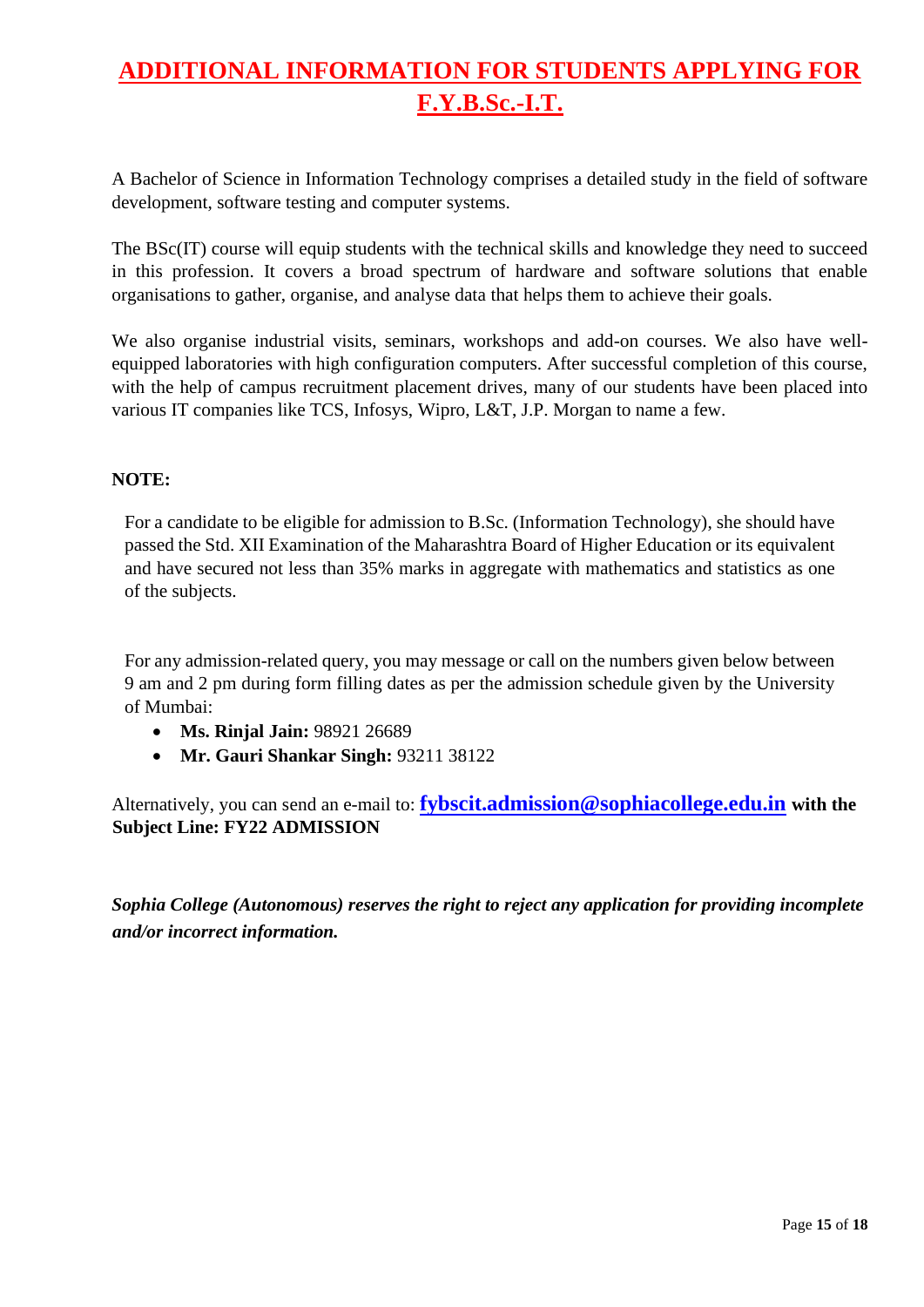

# **SOPHIA COLLEGE (AUTONOMOUS)**

## **GUIDELINES ON FORM FILLING FOR APPLICANTS TO THE FIRST YEAR POST GRADUATE DEGREE PROGRAMME M.Sc. (Analytical Chemistry/Microbiology and Life Sciences)/ M.A. (GENDER STUDIES)**

**Admissions are open to all the eligible student for the Post graduate courses mentioned above.**

## **A. DOCUMENTS REQUIRED**

## **The following documents need to be scanned and soft copies kept ready for the online registration process.**

1. Recent(not more than six months old) passport size photograph of the candidate, against a white background; Maximum file size of the photo: 40 KB; file format: JPG only (no other variation will be accepted)

- 2. Undergraduate degree Marksheets (Sem I to Sem VI or Sem V whichever is latest)
- 3. Scanned copy of student applicant's signature; maximum file size: 20 KB
- 4. Scanned copy of any official document as proof of religion for Christian Minority students

5. Additional Documents will be needed by students from other Universities. E.g., Migration Certificate required for submission after fee payment if you belong to University outside Mumbai. Till then your admission formalities will be considered as provisional. Please ensure that you apply for these documents from your Institutes.

## **B. Courses offered and selection criterion**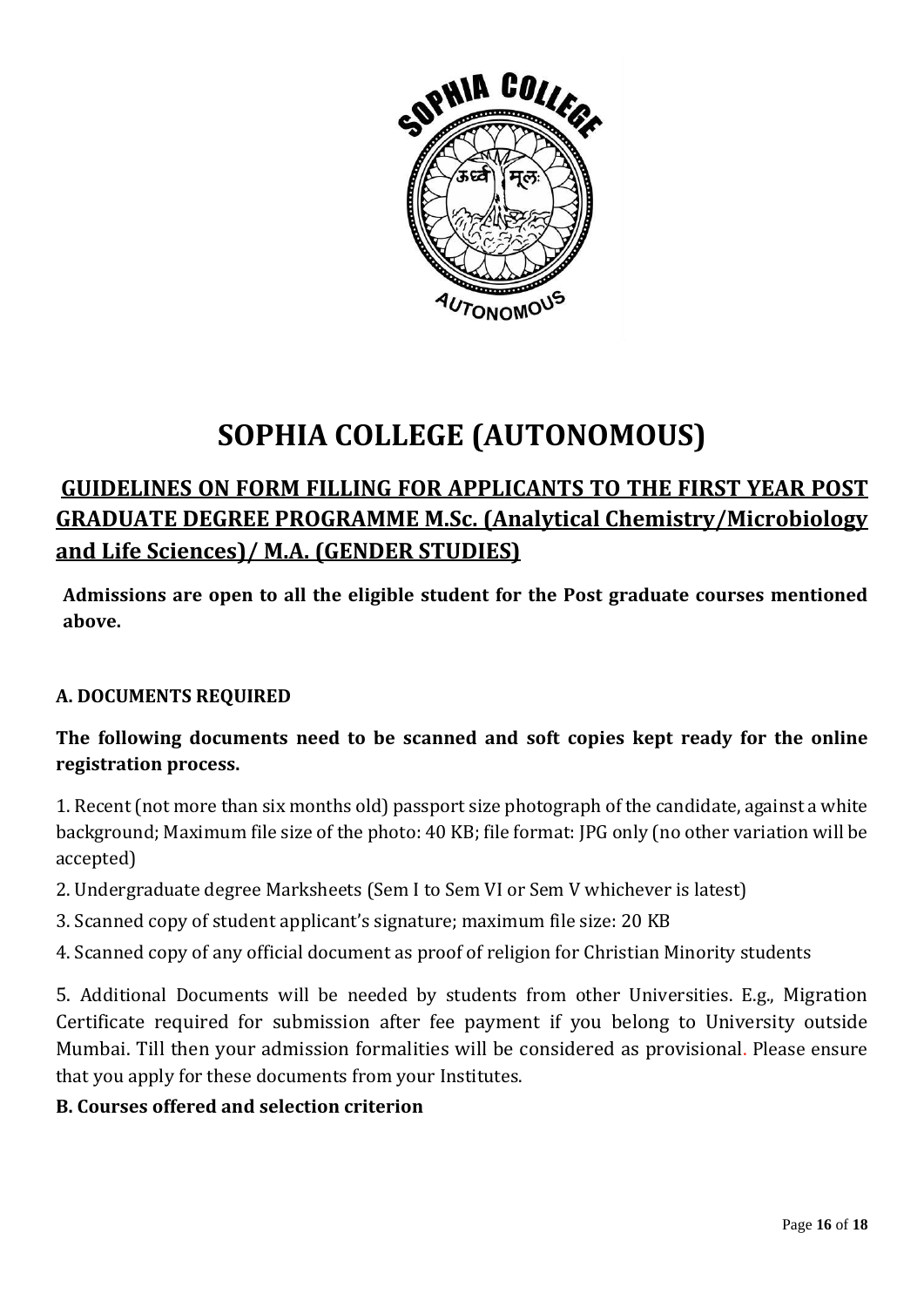Depending on your choice of stream:

| M. Sc Microbiology (Aided)                                                                           | 10 seats | selection by Merit, entrance test, and<br>personal interview |
|------------------------------------------------------------------------------------------------------|----------|--------------------------------------------------------------|
| <b>M. Sc Life Sciences</b><br>(Aided)<br><b>Neurobiology: Specialization</b><br>(Semester $3 \& 4$ ) | 10 seats | selection by Merit, entrance test, and<br>personal interview |
| <b>M. Sc Analytical Chemistry</b><br>(Un-aided)                                                      | 10 seats | selection by Merit and personal interview                    |
| <b>MA in Gender Studies</b><br>(Un-aided)                                                            | 24 seats | Selection by Interview                                       |

 Admission is open to both male and female candidates. Students from any stream can apply for admission to M.A. in Gender Studies.

## **C. POINTS TO REMEMBER WHILE FILLING THE APPLICATION FORM FOR PG ADMISSION**

• A red asterisk (\*) in any field denotes that it is compulsory for you to provide the information; it cannot be left blank. You cannot move to the next section of the form if you do not provide this information.

## **It is highly recommended that PC or Laptop be used for the Form filling**.

If students are applying to more than one subject, they must register separately for each subject

## **Personal Details**:

- Please enter your Name and Surname exactly as it appears in the Marksheet.
- Guardian's Name can be the same as your parent provided you are staying with him/her.
- Students residing outside Mumbai must enter the name of a person residing in the city,

who will be their local guardian, as and when the college reopens for regular classes.

- Students who do not have a Last Name/Surname please put a dot (.) in that field.
- If you do not have an Aadhaar registration, please type 1, twelve times (111111111111) as your Aadhaar Number.
- Only students belonging to the CHRISTIAN MINORITY should click on the Minority tab
- **Last Qualifying Exam Details** refers to your Undergraduate exam details (Semester V or Semester VI) whichever is last.

• When you select "Last Exam Name" a list will appear to your right. Kindly put the total marks obtained in each Semester.

## **D. UNDERTAKING / DECLARATION**

When you download the final report of the completed form, you will find an Undertaking/Declaration form, the format of which has been given by the University of Mumbai. It